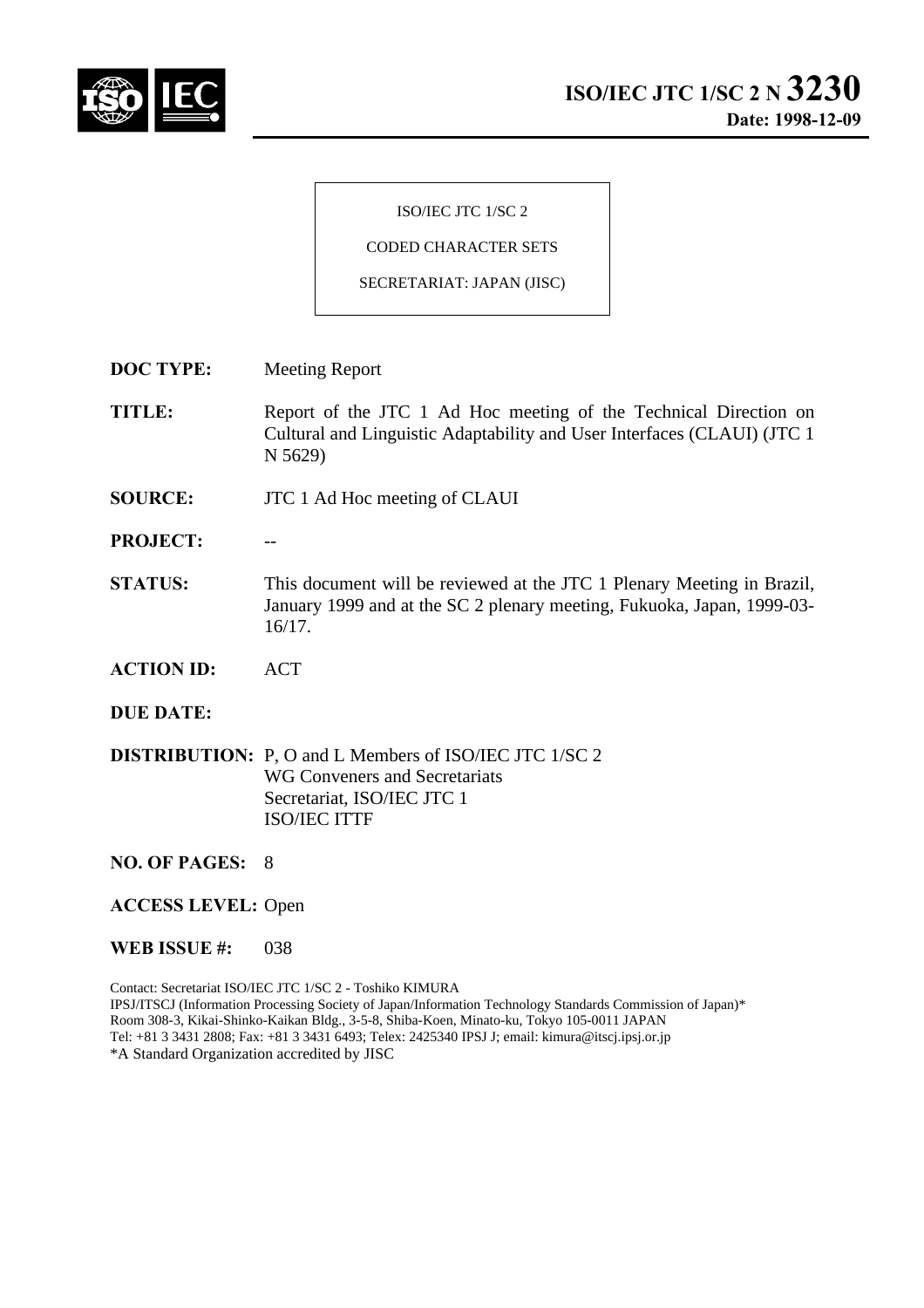ISO/IEC JTC 1 Information Technology ISO/IEC JTC 1 N 5629 DATE: 1998-12-07 REPLACES DOC TYPE: Meeting Report TITLE: Report of the JTC 1 Ad Hoc meeting of the Technical Direction on Cultural and Linguistic Adaptability and User Interfaces (CLAUI) SOURCE: TC 1 Ad Hoc Meeting of the Technical Direction on Cultural and Linguistic Adaptability, 2-4 December 1998, Paris, France. PROJECT: STATUS: This document is circulated to JTC 1 National Bodies for information and review at the January 1999 JTC 1 Plenary meeting in Rio. ACTION ID: ACT DUE DATE: DISTRIBUTION: P and L Members MEDIUM: DISKETTE NO.:

NO. OF PAGES: 7

1

Secretariat, ISO/IEC JTC 1, American National Standards Institute, 11 West 42nd Street, New York, NY 10036; Telephone: 1 212 642 4932; Facsimile: 1 212 840 2298; Email: lrajchel@ansi.org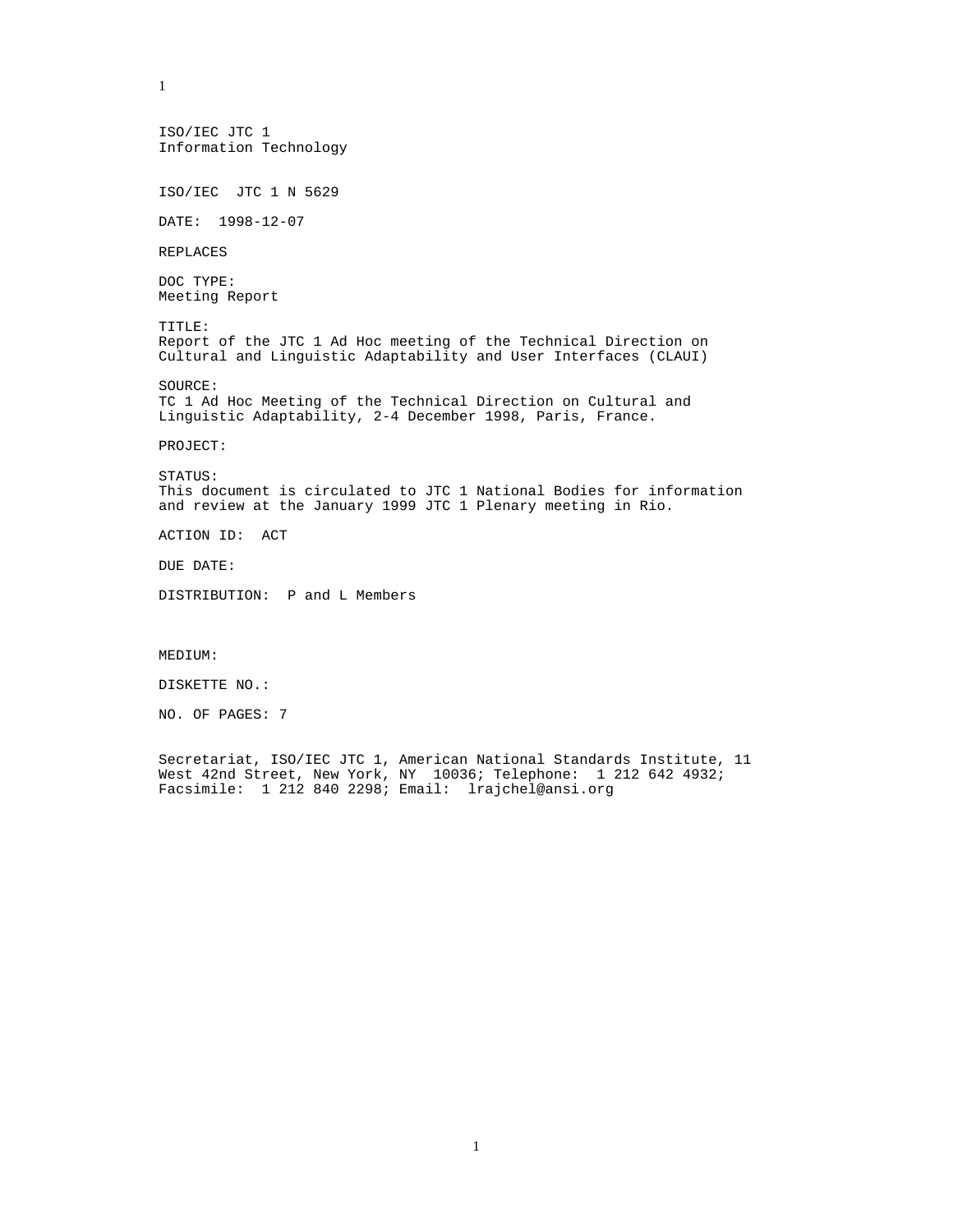

# Title: **Report of the JTC 1 Ad Hoc meeting of the Technical Direction on Cultural and Linguistic Adaptability and User Interfaces (CLAUI)** Source: **CLAUI TD meeting drafting committee** Date: **1998-12-04**

## **Date and location of meeting:**

1998-12-02/04 AFNOR, COM' Square, 57 Esplanade Charles de Gaulle, Paris - La Défense, France.

- 1. **Opening of meeting** The meeting was opened by the ad hoc convener, Tom Frost, 1998-12-02 at 09:30.
	-
- 2. **Introduction of participants** See attachment A for the list of participants.

# 3. **Purpose of meeting**

The JTC1 Plenary in Sendai (resolution 22) authorized this meeting (and a preparatory meeting held 1998-10-02 in Malvern, USA, documented in JTC 1 N5556). The purpose of this meeting was to prepare a report on the following:

- Development of cultural and linguistic policy and procedure text (as per Recommendation 2 of Ottawa)

- Elaboration on the definition of cultural and linguistic adaptability (as per Recommendation 3 of Ottawa)

- Identification of JTC 1 interworking, coordination and external liaisons
- Recommendation on the mode of operation of the new Technical Direction.
- 4. **Appointment of drafting committee**

The drafting committee consisted of Yves Neuville, Mike Ksar and Keld Simonsen.

## 5. **Adoption of agenda**

Document: JTC 1 N 5555 (revised at meeting). See attachment B for the revised agenda.

## 6. **Recommendations**

The input documents as noted on the revised agenda were discussed and the following recommendations to JTC 1 were approved unanimously.

## **Recommendation 1. BSR**

The CLAUI TD notes the contribution on BSR in N5610 and recommends SC22/WG20 to further investigate this document and develop an appropriate cooperation with ISO TC 154.

## **Recommendation 2. Response liaison statement to World Wide Web Consortium**

## **(W3C)**

The CLAUI TD approves the following as its response to N5624, and requests that the JTC 1 Secretariat forward it to W3C.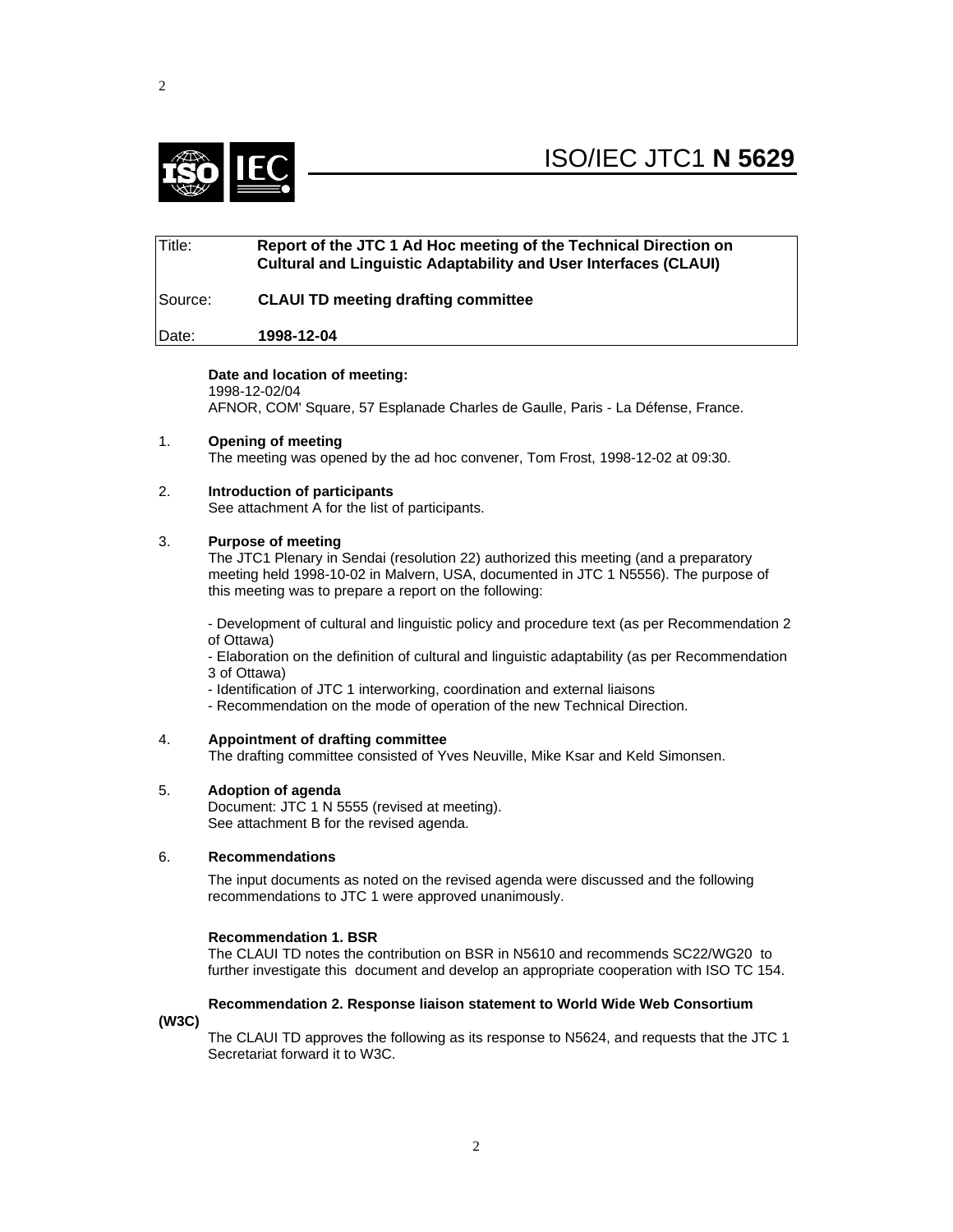The JTC 1 Technical Direction on Cultural and Linguistic Adapatability and User Interfaces (CLAUI) considered the contribution in JTC 1 N5624 from W3C at its meeting in Paris, 1998- 12-02/04. The CLAUI TD concurred that a cooperation with W3C in the area of Cultural and Lingustic Adaptability and User Interfaces would be very desirable. JTC 1 has created a Technical Direction on Cultural and Linguistic Adaptability and User Interfaces, consisting of the groups SC2 - Coded character sets, SC22/WG20 - Internationalization, and SC35 - User Interfaces. The CLAUI TD encourages W3C to seek formal liaison with these groups, and informs W3C that the groups mentioned also have been encouraged to seek this liaison. The contacts for the secretariats of the groups are as follows (to be completed by the JTC 1 Secretariat).

## **Recommendation 3. Liaison to the World Wide Web Consortium (W3C)**

The CLAUI TD recommends that close cooperation be established with the W3C as proposed by W3C in N5624, and encourages SC2, SC22/WG20 and SC35 to seek A or C liaison agreements as appropriate with W3C. The CLAUI TD welcomes the kind offer of Josée Auber to facililtate this by preliminary informal contact with W3C.

#### **Recommendation 4. Liaison with IETF and ISOC**

The CLAUI TD recommends SC22/WG20 to establish a Category C liaison with the Internet Engineering Task Force (IETF) on ISO/IEC 14651, 14652, 15435 and 15897 projects and standards, and for SC35 to establish a category A liaison with the Internet Society (ISOC) and/or the Internet Engineering Task Force (IETF). For the time being this concerns primarily the work of WG2 - User interface interaction (icons...), and WG3 - graphical symbols. The CLAUI TD welcomes the kind offer of Keld Simonsen to facililtate this by preliminary informal contact with IETF and ISOC.

## **Recommendation 5. Identification of CLAUI related areas**

The CLAUI TD appreciates the contribution in N5608 on "Identification of Cultural and Linguistic Adaptabilility and User Interfaces related areas" and requests the JTC 1 Secretariat to circulate it to SC2, SC22/WG20 and SC35 for comments. Comments should be forwarded to Alain La Bonté for a further revision of this document. This document should be retained and maintained as a reference document.

#### **Recommendation 6. Reference materials for the TD on the web**

The CLAUI TD recommends that N5611 "Elements of reflection on cultural and linguistic adaptability of products and standards in the field of Information and Communication Technologies" be retained as reference material, and invites NBs and liaisons to further contribute with other reference material for the TD. Further contributions should be forwarded to Keld Simonsen for posting on a web site linked to the TD.

## **Recommendation 7. Practical Examples and Horizontal Issues**

The CLAUI TD recommends that SC22/WG20 and SC35 take the necessary steps to harmonize the methodologies for resolving horizontal issues as identified by the BT-EC in JTC 1 N5296 with TR 11017 - Framework for internationalization.

These horizontal issues are:

- information technology (IT)-enablement,
- localization.
- · cross-sectorial aspects,
- · cultural and linguistic adaptability.

These horizontal issues are prioritized here on the basis of

1. the need to go from the simpler to more complex challenges,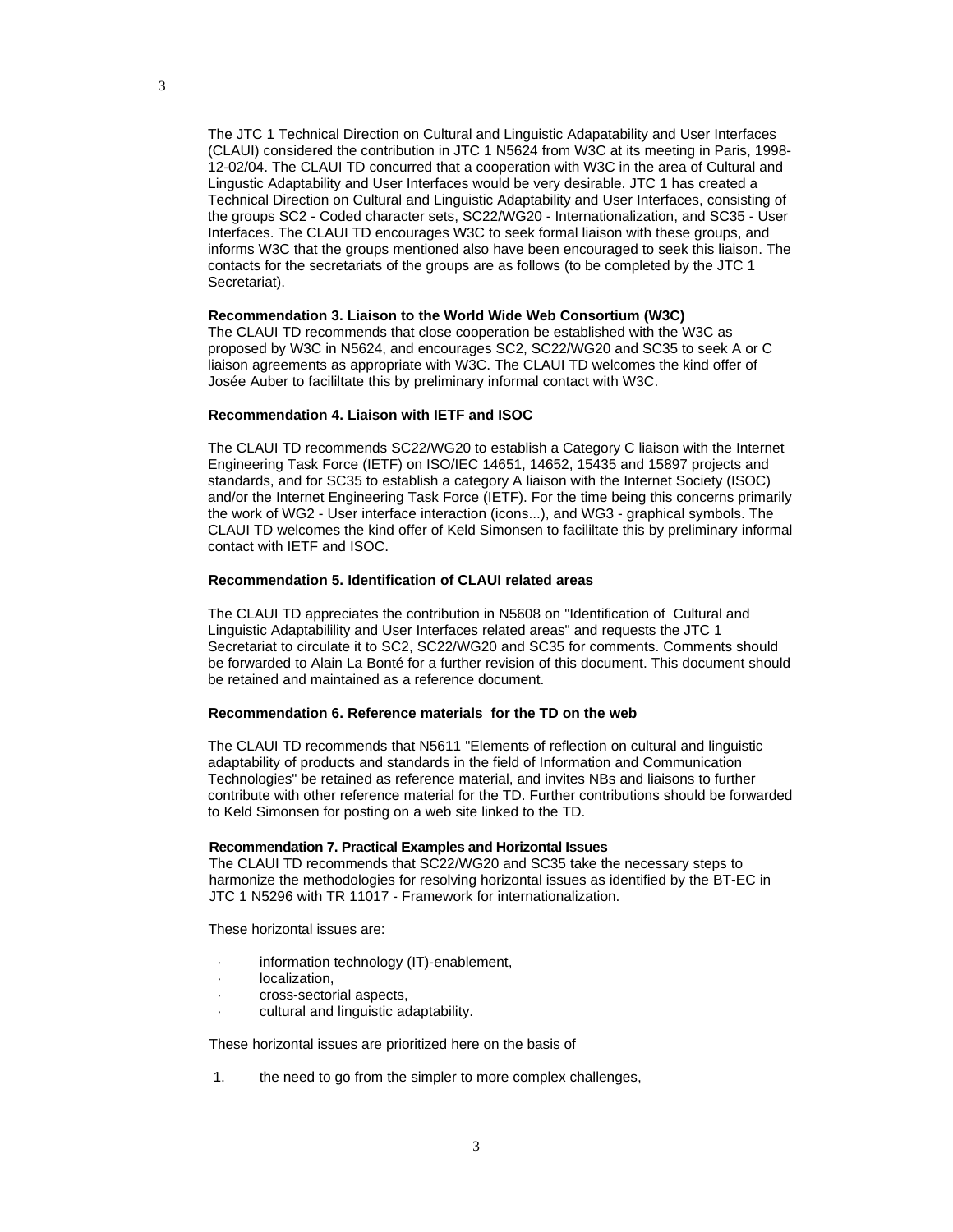- 2. placing priority on the "do-able" and immediately most useful in the context of increasing resource constraints in standardization work; and,
- 3. promotion and visibility of ISO/IEC JTC1 work within the ISO, IEC and ITU and especially outside of these standardization communities, such as the World Wide Web Consortium (W3C) and the Internet Society (ISOC).

#### **Recommendation 8. Terminology**

The CLAUI TD recommends that the terminology used in TR 11017 and the report of the BT-EC in JTC 1 N5296, especially the ones on localization, jurisdiction and multilingualism be harmonized, and encourages the TD constituents to provide input to SC 1 on these topics.

#### **Recommendation 9. User neutral identification**

The CLAUI TD resolves that with respect to interworking among information and communication systems, that is the computer-to-computer interface, JTC1 should ensure that future standards support the development and utilization of unique, unambiguous and linguistically neutral identifiers. The CLAUI TD recommends that JTC 1 solicit input from its NBs, liaisons and SCs on how best to accomplish this.

**Recommendation 10. Definition on the term "Cultural and Linguistic Adaptability"** According to JTC 1's request, the CLAUI TD has agreed on the following definition of the term "Cultural and Linguistic Adaptability":

"Cultural and Linguistic Adaptability" is the ability for a product, while keeping its portablilty and interoperability properties, to:

- be internationalized, that is, be adapted to the special characteristics of natural languages and the commonly accepted rules for their use, or of cultures in a given geographic region;

- fully take into account the needs of any category of users.

The term "internationalization" is defined in ISO/IEC TR 11017 as a process of producing an application platform or application which is easily capable af being localized for (almost) any cultural environment.

Examples of characteristics of natural languages are: national characters and associated elements (such as hyphens, dashes, and punctuation marks), writing systems, correct transformation of characters, dates and measures, sorting and searching rules, coding of national entities, (such as country and currency codes), presentation of telephone numbers and keyboard layouts. Related terms are localization, jurisdiction and multilingualism.

#### **Recommendation 11. Mode of operation of the TD**

The CLAUI TD recommends "C+" as the mode of operation for the TD, with the "+" denoting an expanded role as a lead organization for the JTC 1 cultural and linguistic adaptability and user interface considerations and external links related to them.

#### **Recommendation 12. Text for business plan**

The CLAUI TD recommends that the following text be added to the JTC1 Business Plan form in N 4298:

#### "3.4 CULTURAL AND LINGUISTIC CONSIDERATIONS

Each JTC 1 subcommittee assumes responsibility for ensuring appropriate assessment of cultural and linguistic requirements for its projects by addressing this annually in the project business plan."

## **Recommendation 13. Text for NP form**

The CLAUI TD recommends that the following text be added to the New work item Proposal form, after the question "Are there any known requirements for coding?"

"Are there any known requirements for cultural and linguistic adaptability? ....

- If yes, please specify on a separate page"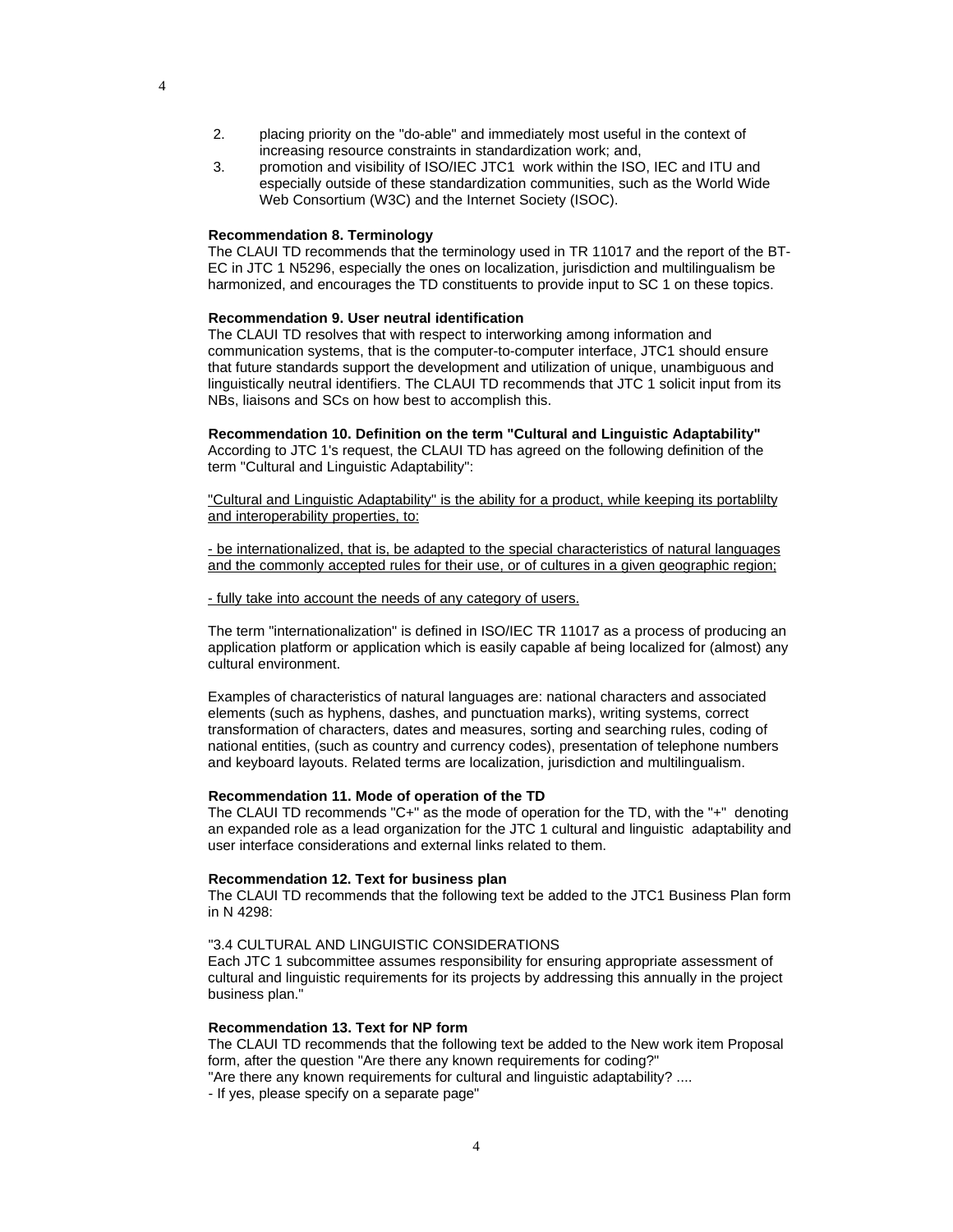#### **Recommendation 14. Text for the JTC 1 Directives**

The CLAUI TD recommends to add in the JTC 1 Directives clause 6.2.1.6 "Purpose and justification", the following bullet:

" - How does the new work item proposal facilitate cultural and linguistic adaptability?"

#### **Recommendation 15. Cooperation within the TD**

The CLAUI TD will use any and all methods and available tools, for example email , teleconferences, co-located meetings, workshops etc., to achieve the TD's objectives, communications and coordination of its programme of work. The CLAUI TD accepts the kind offer from Keld Simonsen and DKUUG for hosting email lists and web pages for the TD, linked from and to the JTC 1 web site.

## 7. **Appreciations**

#### **Appreciations to drafting commiteee**

The ad hoc thanks Yves Neuville, Mike Ksar and Keld Simonsen for their expedient work on the drafting committee. By acclamation.

#### **Appreciation to chair**

The ad hoc especially thanks Tom Frost, chairman of JTC 1, for having accepted to chair this ad hoc and for his kind and excellent conduct of the meeting. By acclamation.

#### **Appreciation to host**

The ad hoc meeting expressed its appreciation to AFNOR and in particular to Mrs. Marinda Viraphong, Mrs. Marie-France Waltispurger, Mr. Pascal Poupet, Mr. Jean-Michel Borde and Mr. Jean-François Legendre for the excellent meeting organization and accommodation, and the lovely reception held at AFNOR. By acclamation.

The meeting was adjourned 1998-12-04 at 11:40.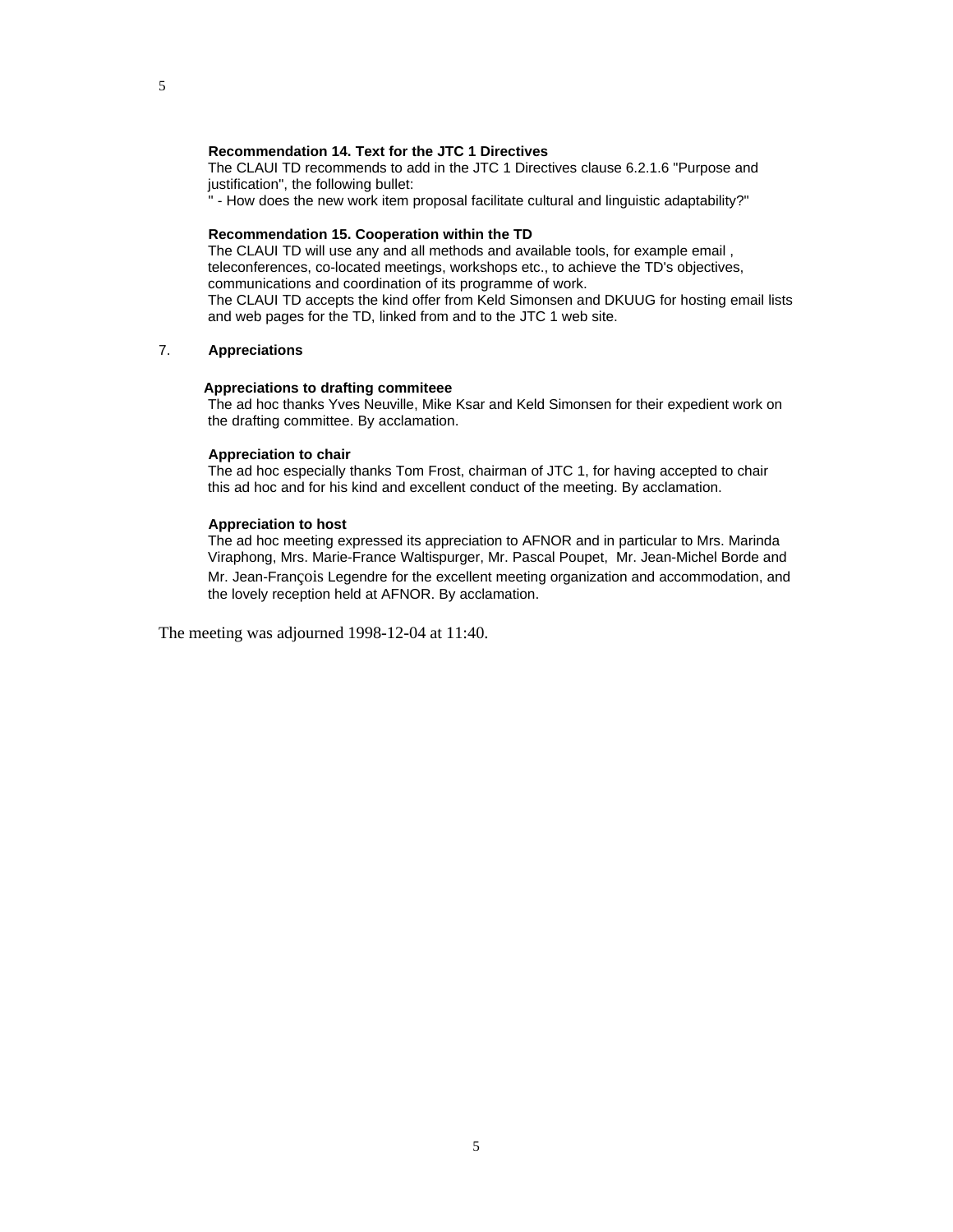#### 6

#### **Attachment A**

## **Participants in CLAUI TD meeting of the Cultural and Linguistic Adaptability and User Interfaces Technical Direction, AFNOR, Paris, France, 1998-12-02/04.**

| Allan BUCHANAN        | albu@tdk.dk                                           | Denmark HoD                     |
|-----------------------|-------------------------------------------------------|---------------------------------|
| Masayuki TAKATA       | takata@edogawa-u.ac.jp                                | SC22/WG20, Japan HoD            |
| Keld Simonsen         | keld@dkuug.dk                                         | SC22/WG20, Denmark, CEN/TC3     |
| Kohji SHIBANO         | Shibano@aa.tufs.ac.jp                                 | SC2 chair, (Japan)              |
| Mike KSAR             | Mike Ksar@hp.com                                      | SC2/WG2 convener, (US)          |
| Richard Hodgkinson    | Richard Hodgkinson@uk.ibm.com SC35 acting chair, (UK) |                                 |
| Carman Mondello       | Carman.Mondello@compag.com<br>Canada HoD              |                                 |
| Alain La Bonté        | alb@sct.gouv.gc.ca                                    | Canada, SC22/WG20, SC35         |
| <b>Yves NEUVILLE</b>  | Neuville@ig.cndp.fr                                   | France HoD, SC35/WG1 convene    |
| Claude HAMON          | Claude.Hamon@industrie.gouv.fr                        | France                          |
| Bernard CHAUVOIS      | Chauvois Bernard@wanadoo.fr                           | France                          |
| Jean-Jacques ABRAHAM  | Jean-Jacques_Abraham@bull.net                         | France                          |
| <b>Catherine CHEN</b> | cchen@fr.ibm.com                                      | France                          |
| Josée Auber           | josee auber@grenoble.hp.com                           | France                          |
| <b>Tom Frost</b>      | tfrost@att.com                                        | Chairman JTC 1, ad hoc convener |
| Jürgen Gebhard        | mhdigebhard@csi.com                                   | Germany, (SC35)                 |

SC22/WG20, Denmark, CEN/TC304 SC35 acting chair, (UK)<br>HoD France HoD, SC35/WG1 convener<br>France Germany, (SC35)